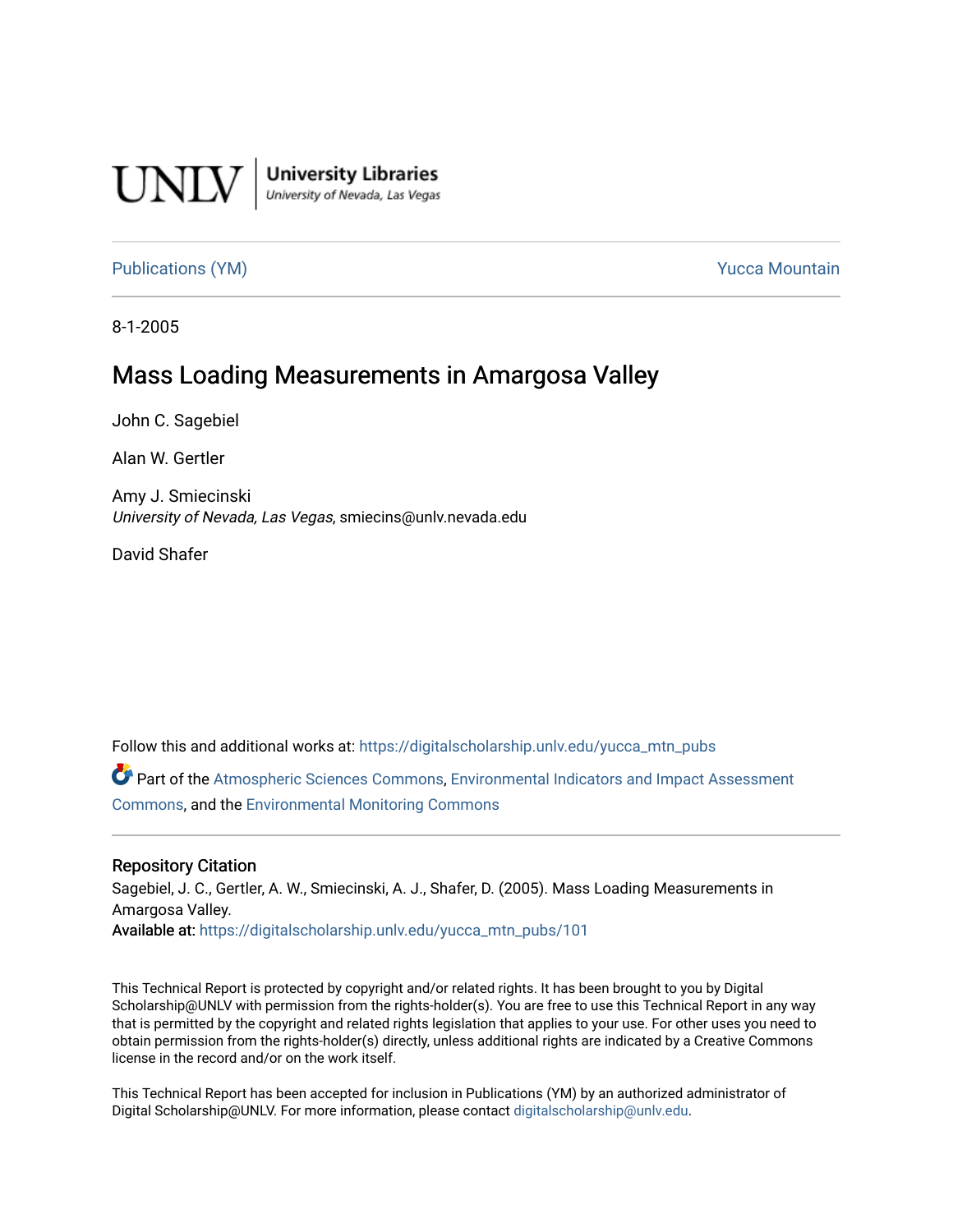*University and Community College System of Nevada (UCCSN)* 



# SCIENTIFIC INVESTIGATION PLAN (SIP)

| Task Title:             | Mass Loading Measurements in Amargosa Valley                               |
|-------------------------|----------------------------------------------------------------------------|
| <b>Task Number:</b>     | <b>DRI-F1-001</b>                                                          |
| <b>Document Number:</b> | <b>SIP-DRI-047</b>                                                         |
| Revision:               | 0                                                                          |
| <b>Effective Date:</b>  | <b>August 1, 2005</b>                                                      |
| Author:                 | John C. Sagebiel, Ph.D.                                                    |
| Approvals:              | 29 Zur S<br>Principal Investigator<br>Alan W. Gertler, Ph.D.               |
| ٠                       | $7 - 29 -$<br>QA Manager<br>date<br>Amy J. Smiecinski                      |
|                         | $\cdot$ $\Lambda$<br>$\sim$ $\sim$<br>مسی / <i>ا</i> ا<br>$\boldsymbol{r}$ |

Concurrence:

Project Director David Shafer

date

 $\tilde{z}$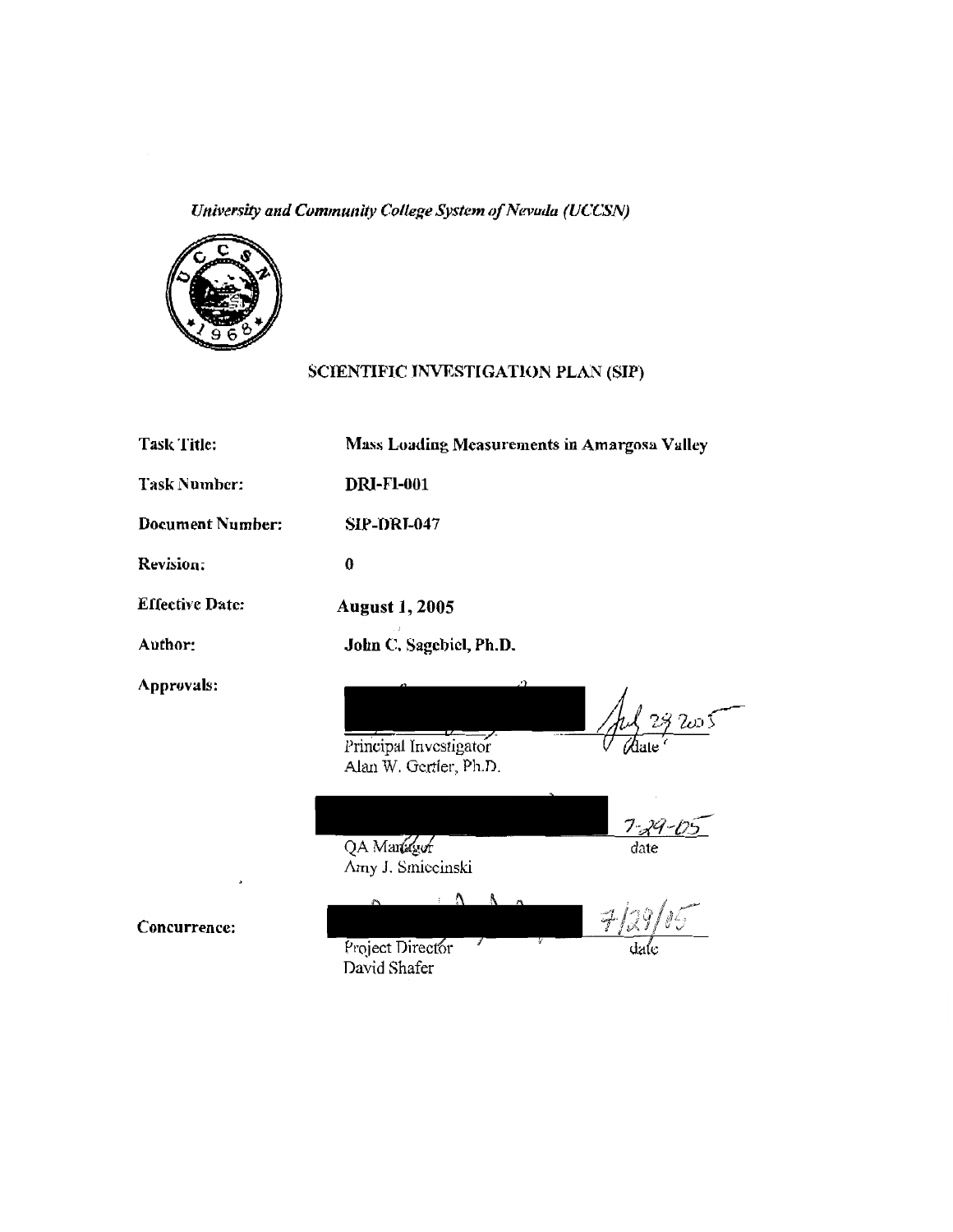## **REVISION HISTORY**

**Revision Number** 

**Effective Date** 8/1/05

**Description and Reason for Change** 

0 8/1/05 Initial Issue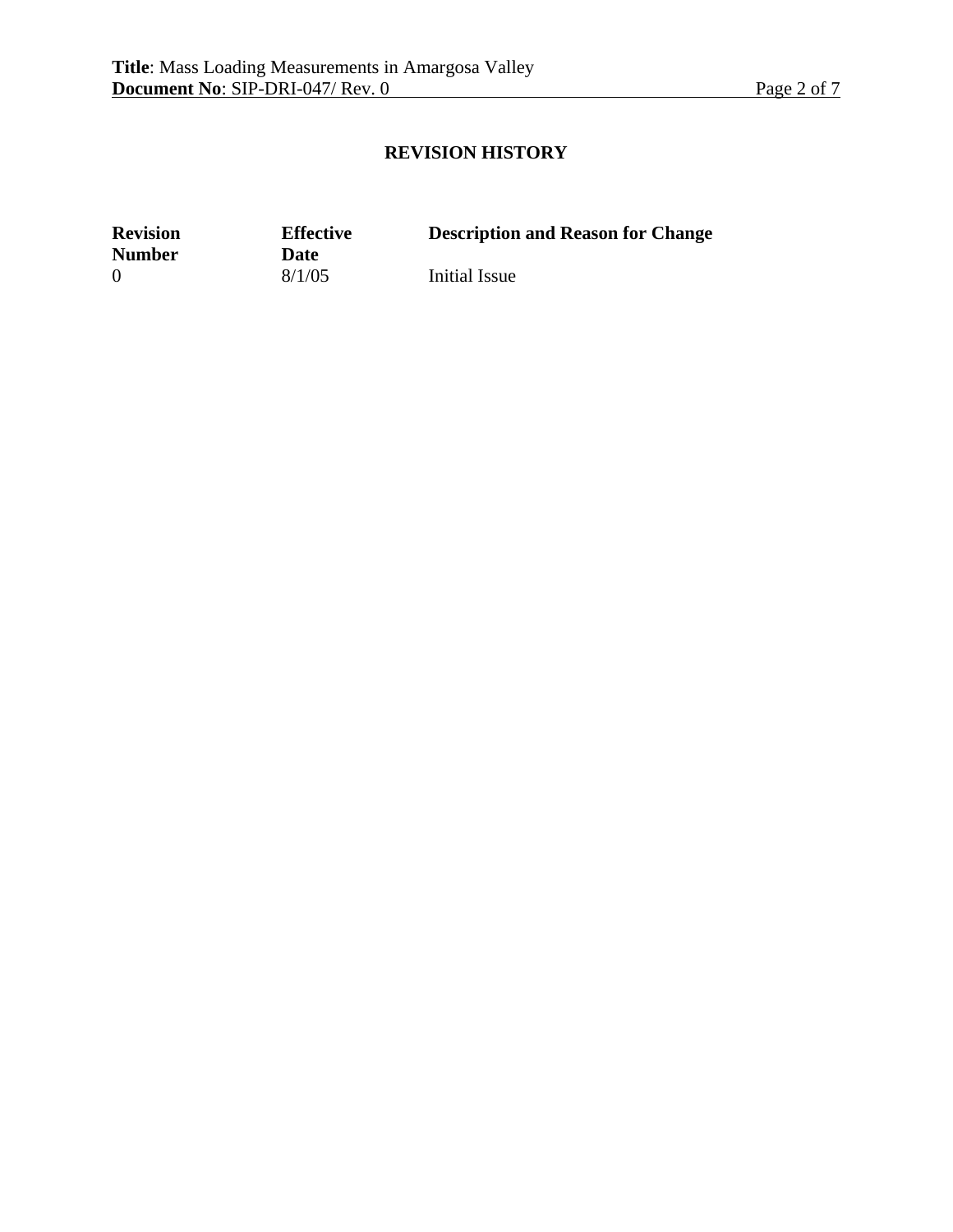## **1.0 SCOPE, OBJECTIVES AND SUBTASKS**

*Scope and Objectives* – This work will be conducted under Task DRI-FI-001, "Mass Loading Measurements in Amargosa Valley." The objective of this task is to measure, with known accuracy, the levels of atmospheric mass loading (mass concentration of suspended particulates) accompanying soil surface disturbing activities in Amargosa Valley. Mass loading is used in the biosphere model to calculate inhalation exposure for the human receptor, the maximally reasonably exposed individual (RMEI). The mass loading currently used in the biosphere model is based on literature data from the analog sites rather than on site-specific conditions. This work is subject to the Nevada System of Higher Education (NSHE, previously UCCSN) QA program requirements.

The biosphere model divides the environment of the receptor into several mutually exclusive microenvironments (called environments for brevity). One of these environments, the **active outdoors** environment encompasses those locations where people actively disturb the soil surface, thus increasing particulate and contaminant concentration in air. Time spent active outdoors includes conducting dust-generating activities while working (e.g., plowing, excavating, and livestock operations), driving on unpaved roads, and recreating (e.g., gardening, landscaping, riding horses or motorbikes, walking on uncompacted soil) outdoors. Because dust concentrations in air are expected to decrease relatively quickly after dust-disturbing activities cease, this category is limited to the time when the activities are occurring.

The biosphere model calculates human exposure on an annual basis, so all quantities/parameters used in the model, including particulate concentration in air in an active outdoor environment, are representative of annual average conditions. Although this environment concerns the situations when people actively disturb the soil surface, it is expected that such activities will cause a wide range of particulate concentration in air. It is important that the measurements are designed such that they reflect a range of conditions to best represent an annual average and are not biased towards extreme values (high or low).

*Task List* – Primary activities involved in task DRI-FI-001, "Mass Loading Measurements in Amargosa Valley," include:

- Conducting calibrations and operational checks of instruments, as required for qualified data;
- Collecting data in the field;
- Maintain appropriate records to document work being performed;
- The data will be provided to the BSC counterpart for submission to the TDMS in accordance with AP-SIII.3Q;
- All QA records are to be submitted to DCC, as required.

### **2.0 APPROACH**

The measured values of atmospheric mass loading should be representative of the air in the breathing zone of a person involved in activities that disturb the soil surface and cause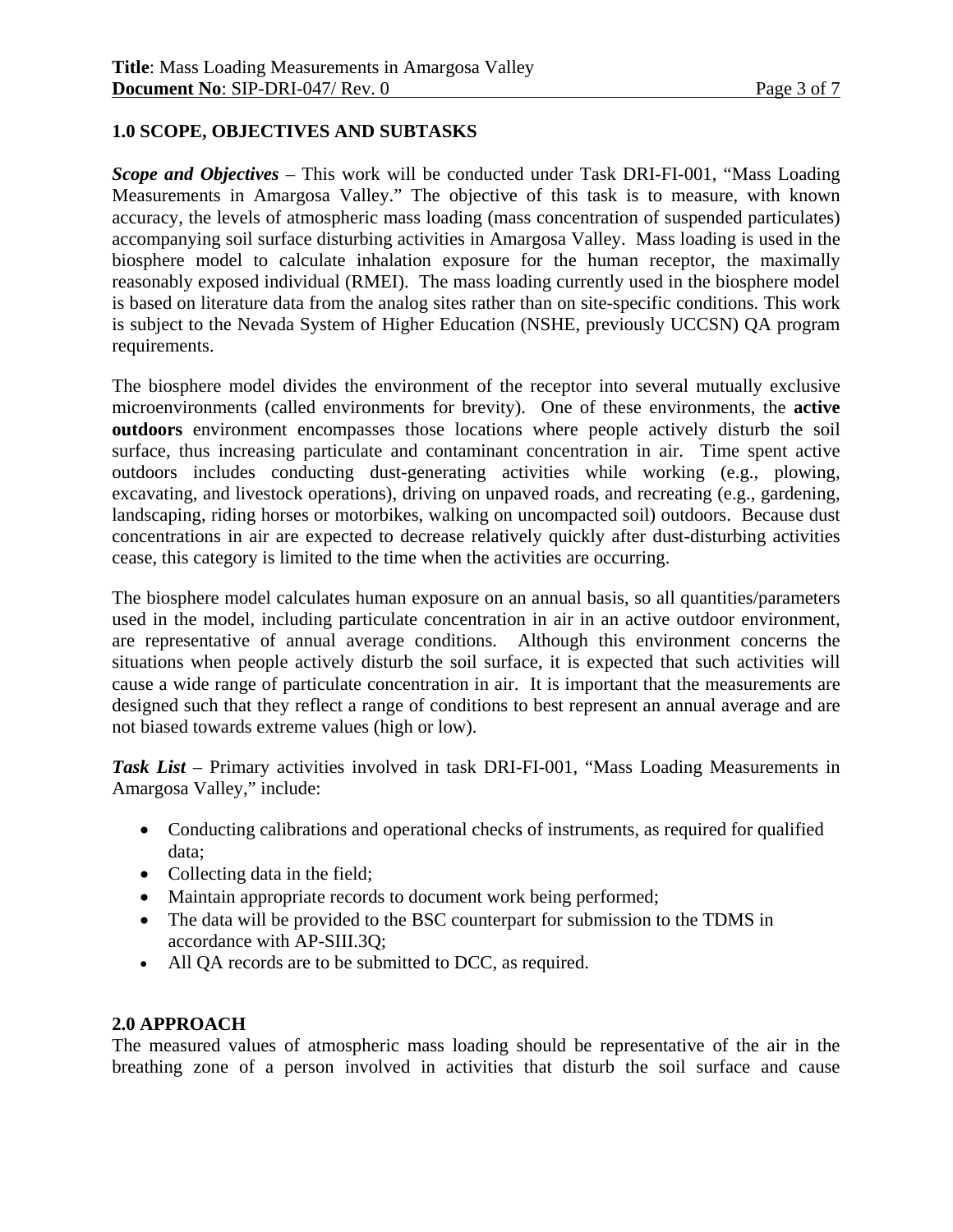suspension of soil particles. Specifically, the quantity to be measured is total mass concentration of suspended particulates (TSP), reported in micrograms per cubic meter  $(\mu g/m^3)$ .

### **Measurements to be Performed, Number of Samples, and Equipment**

The measurements of atmospheric mass loading will be carried out for about ten soil-disturbing activities, but no less than seven. About ten samples should be collected for each activity and each particle size range to obtain statistically valid results (this is discussed further in the following section). The required quantities will be measured in an appropriate manner, i.e., following the equipment manufacturer's instructions and in accordance with applicable technical procedures. The instrument that will be used in the measurements is the Rupprecht & Patashnick Co., Inc Model 3020 Aerosol Monitor (DustScan Scout). This instrument can be configured to sample different particle size ranges, including TSP. Following each measurement activity, the data will be transferred from the instrument internal memory to a laptop, and checked to ensure integrity. All data transfers (including manual entries) are to be verified complete, accurate, and the verifications documented, in addition to discrepancies and their resolutions, if applicable, in accordance with QAP-3.1.

#### **Selection of Activities that Disturb Soil Surface**

The measurements concern those activities that disturb soil surface causing enhanced levels of atmospheric mass loading. The soil surface disturbing activities should be selected such that they represent typical agricultural and recreational activities expected to be conducted outdoors in the Amargosa Valley region. The measurements may involve scripted activities as long as they are determined to be representative of the typical conditions.

The examples of such activities include plowing, disking, harvesting, driving an open and closed cab tractor or other agricultural equipment on unpaved road, driving other vehicles such as trucks, motorcycles, and ATVs on unpaved roads, walking on unpaved surfaces, horse riding, working in the yard, excavating and conducting activities that resuspend soil, such as using blowers, sweeping, digging, and raking.

A number of activities is proposed for consideration, but it is expected that the actual selection of the activities will likely be opportunistic and/or based on the input from the local points of contact. This is to avoid biasing the results by deciding a priori on a specific set of activities that may turn out not to be representative or not inclusive. The actual selection of activities should factor in an input from the local points of contact.

The duration of individual measurements will likely be activity-specific and will depend on how long it takes to obtain, for any individual activity, statistically valid and representative results and how long an activity would be normally conducted. For the measurement involving the local residents, the duration of measurements may need to be synchronized with their schedule, such as to cause as little disruption as possible. For the scripted activities such as walking or riding a vehicle on unpaged surface, the time required to obtain statistically valid data may be a deciding factor. This same factor may also influence the number of samples collected for any individual activity. For example, for an activity that results in a relatively steady level of mass loading, one would not need to collect 10 samples.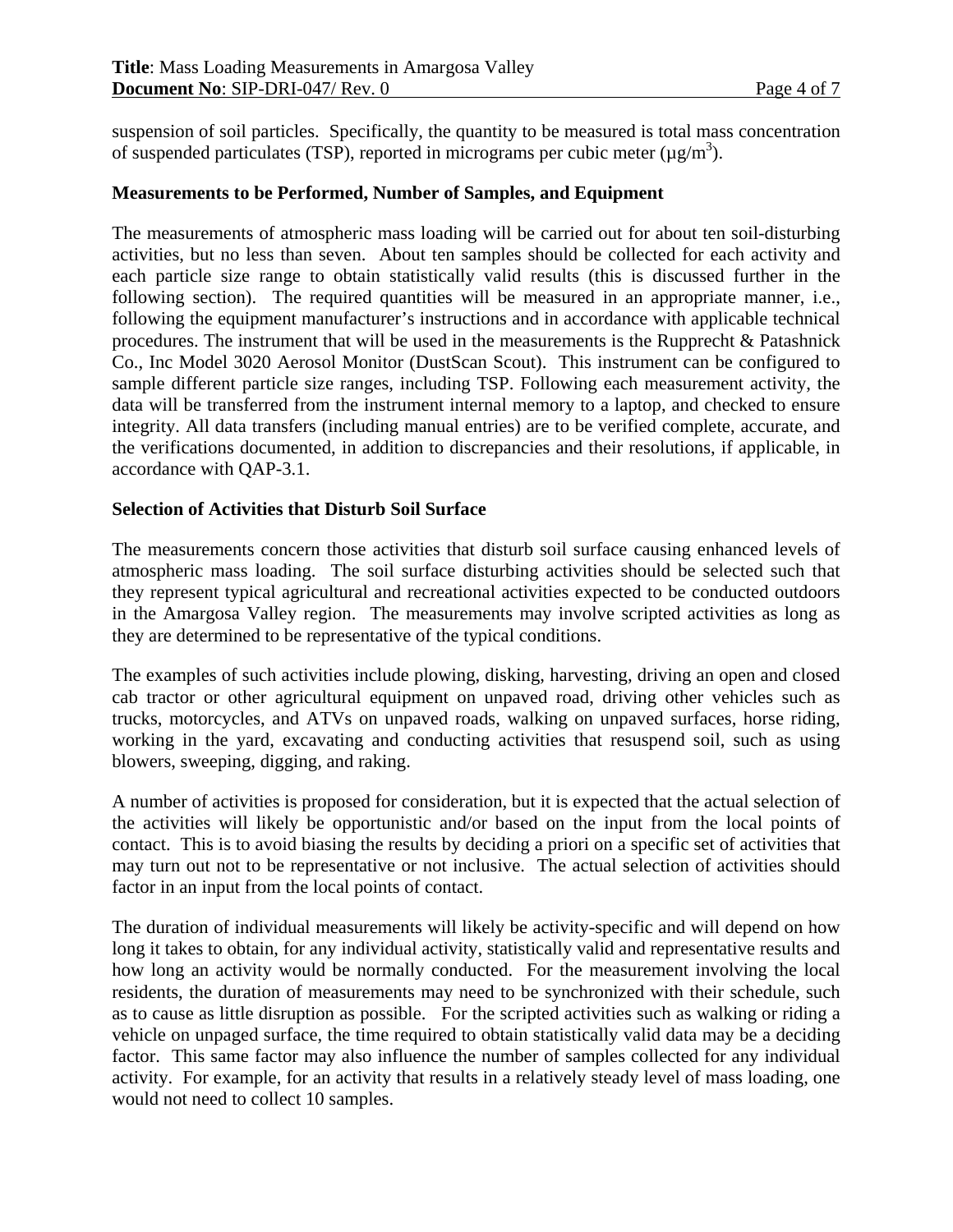The following activities would likely involve the local residents:

- **Farming/agriculture** measure mass loading in an open and/or close cab of different farming equipment while the equipment is used in the field. The measurements may include the phases when the equipment is being prepared for work and then put away, such that the measurements are representative of the entire process and represent the averages for the activity. The specific kind of equipment will depend on the equipment availability and actual activities conducted in Amargosa Valley at the time of the measurement campaign (e.g., tractor, backhoe, baler, bale mover/fork, plow, combine, cultivator, disk, hay inverter, manure spreader, sprayers, etc.)
- **Gardening/landscaping** measure mass loading while gardening, weeding, digging, using hand gardening tools, like rakes, spades, lawn mowers, etc. This activity could be scripted but, again, the objective is to simulate normal behavior that people would display while engaged in such activities.
- **Recreation -** measure mass loading while riding a horse or an ATV on unpaved road. The activity could include preparations, such as getting a horse or an ATV ready.
- **Tending farm animals** measure mass loading while tending farm animals, including feeding, watering, moving, exercising.
- **Construction/excavation** measure mass loading while excavating using equipment or at a construction site while soil disturbing activities are conducted.

Scripted activities:

- **Walking on unpaved surfaces** a perfect candidate for scripted activities that don't have to involve local residents – measure mass loading while walking on different unpaved surfaces. Different means the surfaces with different levels of soil compaction. One could expect a lower mass loading levels on desert pavement, which is poor in fines, and higher levels on previously disturbed surfaces where the dirt was loosened.
- **Driving a vehicle on an unpaved road**, possibly, with a window rolled down analogous to walking, this activity may involve different surfaces (different soil compaction levels), and may be even a paved surface for comparison. Mass loading will be higher for someone following a vehicle riding on unpaved surface than that for a person in the first vehicle. Such a situation could also be included.

This above list of activities is by no means comprehensive and neither is it implied that every activity from the list should be investigated nor that an activity cannot be added. The scripted activities (walking and driving) could be investigated first to get a feel of the equipment performance and the necessary sampling times in a quasi-controlled environment. The activities involving the local residents will, inevitably, be more opportunistic in nature.

## **Documentation of the Results**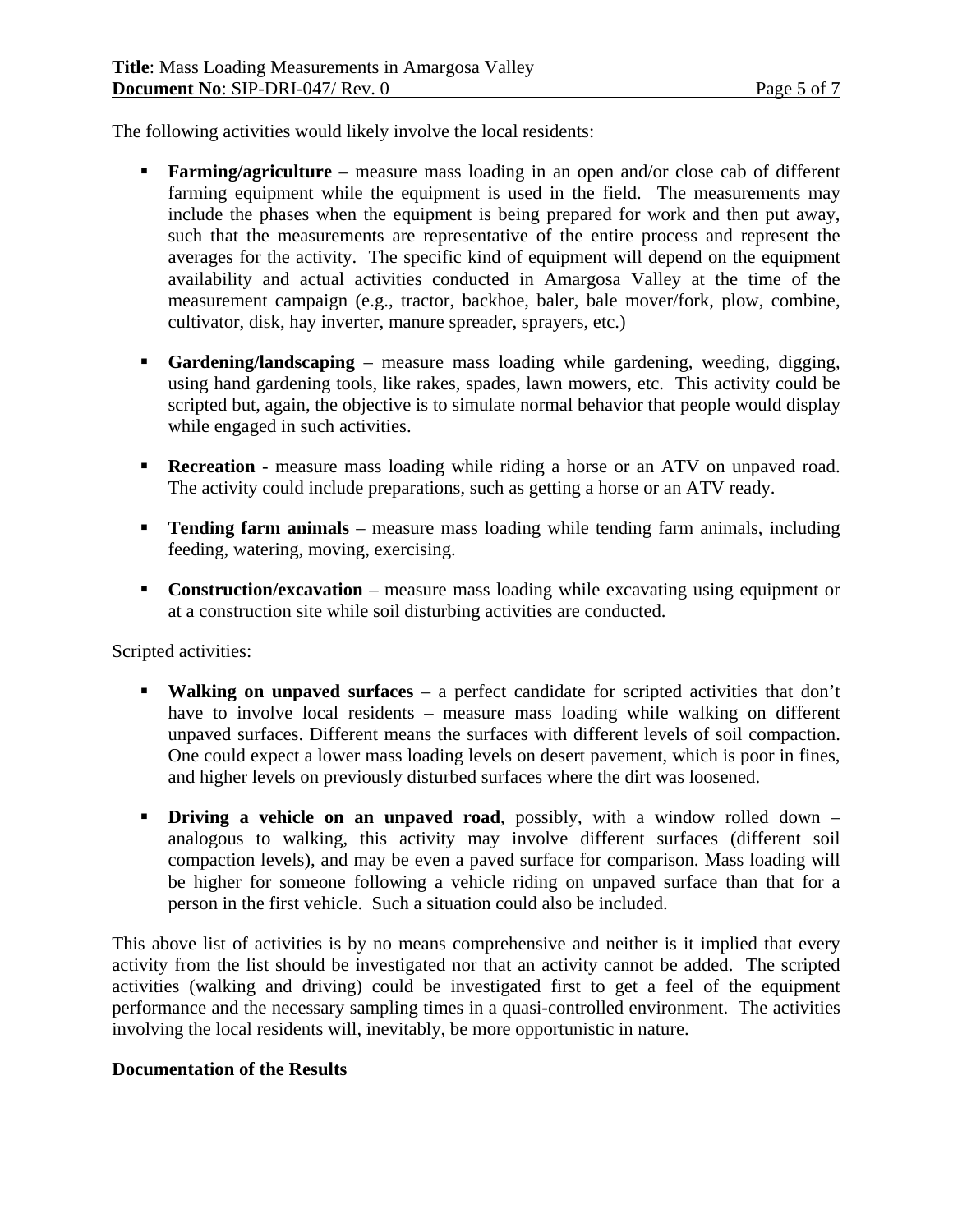The sampling results will be documented using the approved method, following the implementing procedure (IP), that ensures the quality and integrity of the collected data. Data reduction is not necessary as the instrument output (in this case mass of particles in the air in  $\mu$ g/m<sup>3</sup>) is the same as the final data needed.

### **3.0 STANDARDS**

The data shall meet the input requirements specified for the biosphere model. This requires mass loading concentrations for a variety of activities. Functional compliance may be demonstrated by the programmatic review of instrument calibration documentation. No other standards are specified for this activity.

### **4.0 IMPLEMENTING PROCEDURES/ DOCUMENTS**

All work will be performed in accordance with the implementing procedure, IPR-032, "Particulate Matter Measurements Using the Rupprecht & Patashnick Company, Inc. DustScan Scout."

### **5.0 EQUIPMENT**

*Equipment Used* - Rupprecht & Patashnick Company, Inc. DustScan Scout.

*Calibration Requirements* – It is anticipated that calibration services will be performed by Met-One Instruments, Incorporated.

*Protective Measures* – Instruments will only be operated as per manufacturer's requirements for protection.

### **6.0 HOLD POINTS/ DECISION POINTS**

*Hold Points* - There are no prerequisites or hold points associated with this task. Decision points associated with operational checks and any actions taken will be documented as appropriate.

*Environmental Conditions* – Instruments will only be operated as per manufacturer's requirements for environmental conditions. Due to expected reduction in atmospheric mass loading, measurements will not be conducted during periods of rain.

#### **7.0 RECORDS AND DELIVERABLES**

All QA records will be controlled and submitted in accordance with QAP-17.0. Records designated as QA records in the NSHE QAPs and IPs listed include but are not limited to:

- Hard copies and/or electronic media containing reduced concentration data;
- Data review check sheets;
- Quality-affecting reports, including a final technical report.

Submittals are provided to DOE in accordance with the cooperative agreement.

- Data packages including all supporting information to be submitted in accordance with QAP-3.6*, "Submittal of Data.";*
- Ouality-affecting reports;
- Non-Q progress reports.

No scientific notebook will be used in this task.